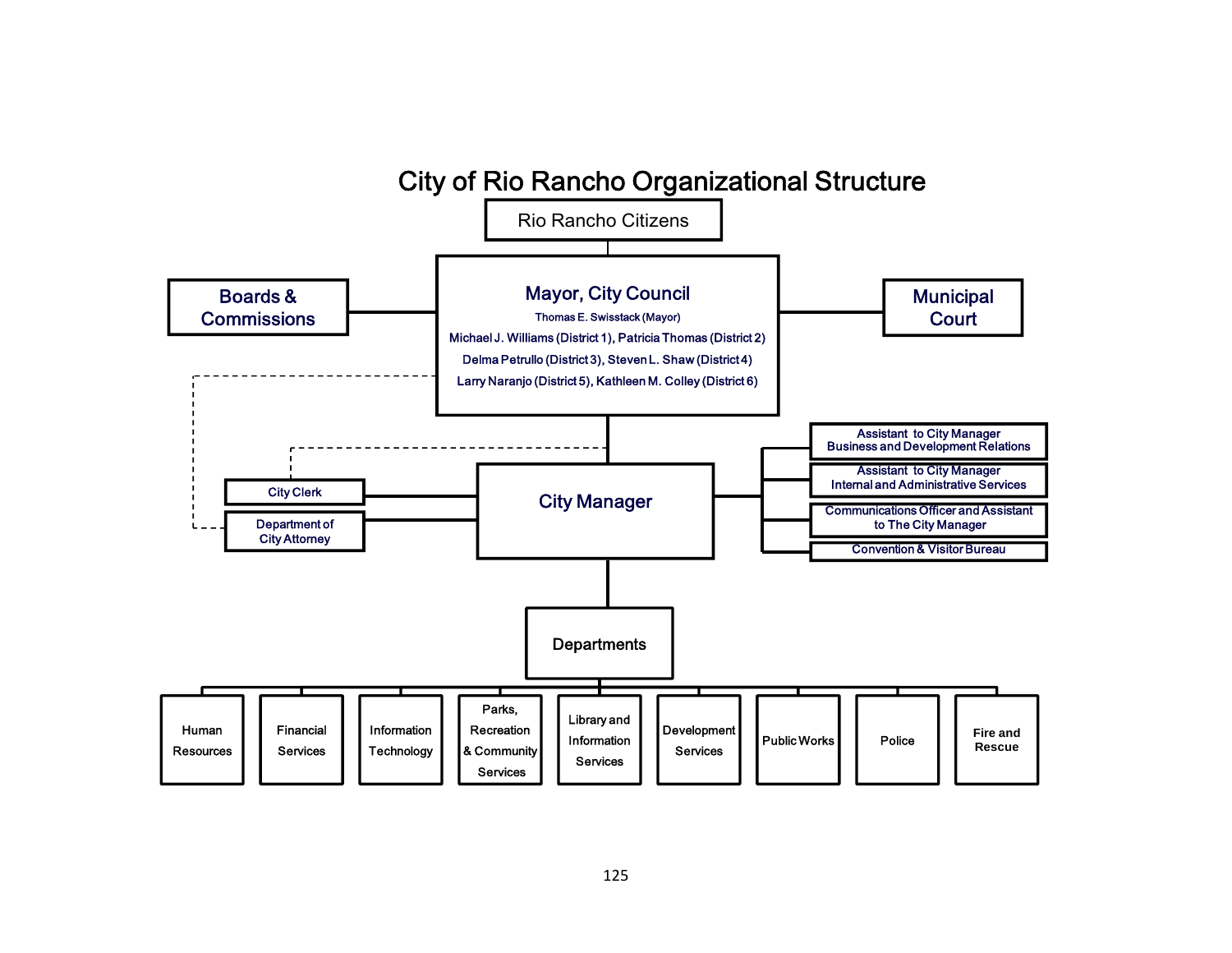

| <b>Administration</b>                 | \$<br>1,114,514 |
|---------------------------------------|-----------------|
| <b>Fiduciary</b>                      | 720,297         |
| <b>City Council</b>                   | 223,880         |
| <b>City Clerk</b>                     | 284,486         |
| <b>City Attorney</b>                  | 751,398         |
| <b>Human Resources</b>                | 899,490         |
| <b>Financial Services</b>             | 1,713,716       |
| <b>Information Technology</b>         | 1,032,490       |
| Parks, Recreation and Community Serv. | 7,581,261       |
| Library                               | 2,022,927       |
| <b>Development Services</b>           | 2,749,809       |
| <b>Public Works</b>                   | 8,033,464       |
| <b>Municipal Court</b>                | 1,075,257       |
| <b>Police</b>                         | 17,242,085      |
| <b>Fire &amp; Rescue</b>              | 8,755,053       |
| Total                                 | 54,200,127      |
|                                       |                 |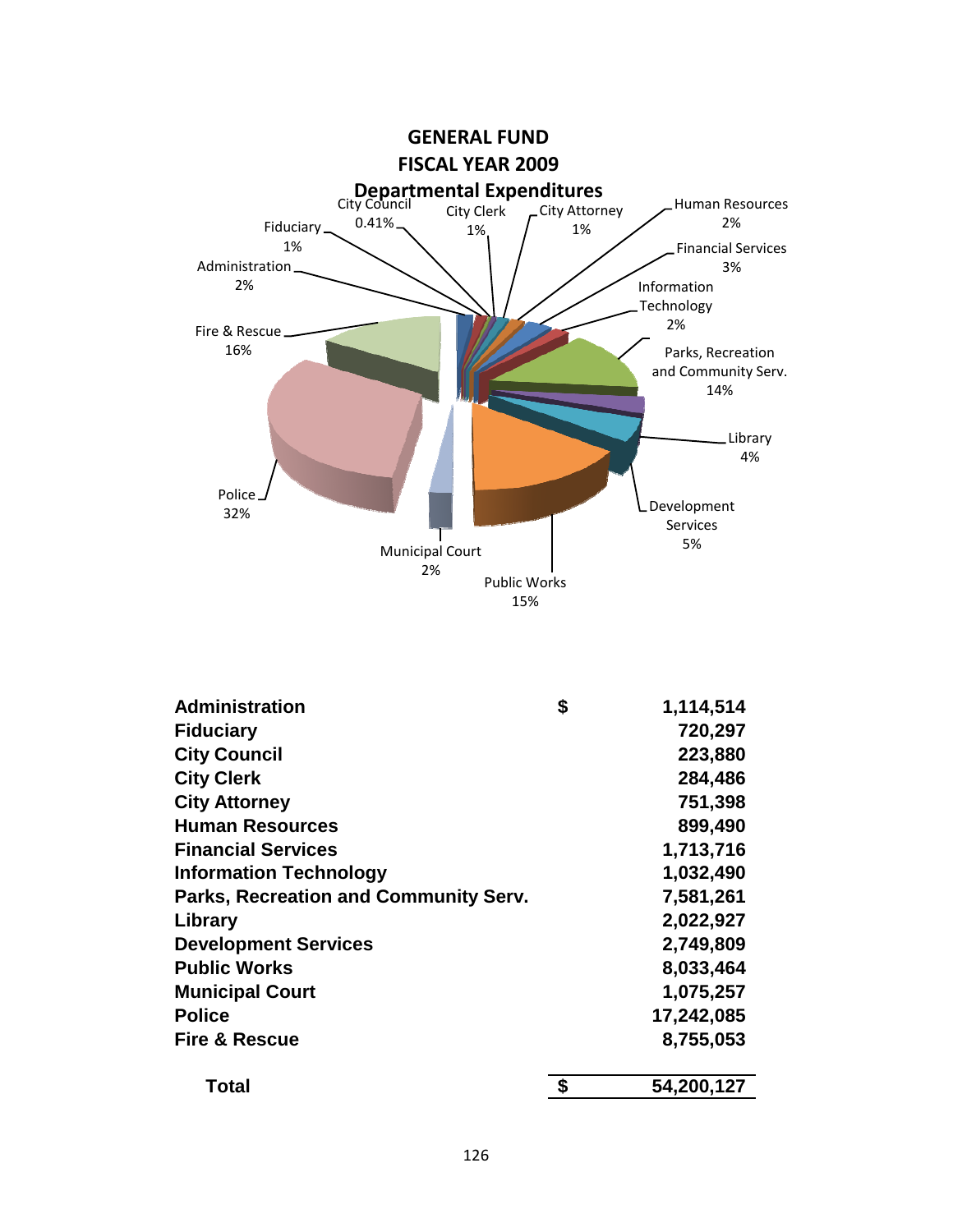

**Total Budget \$1,114,514 Percentage By Cost Center**

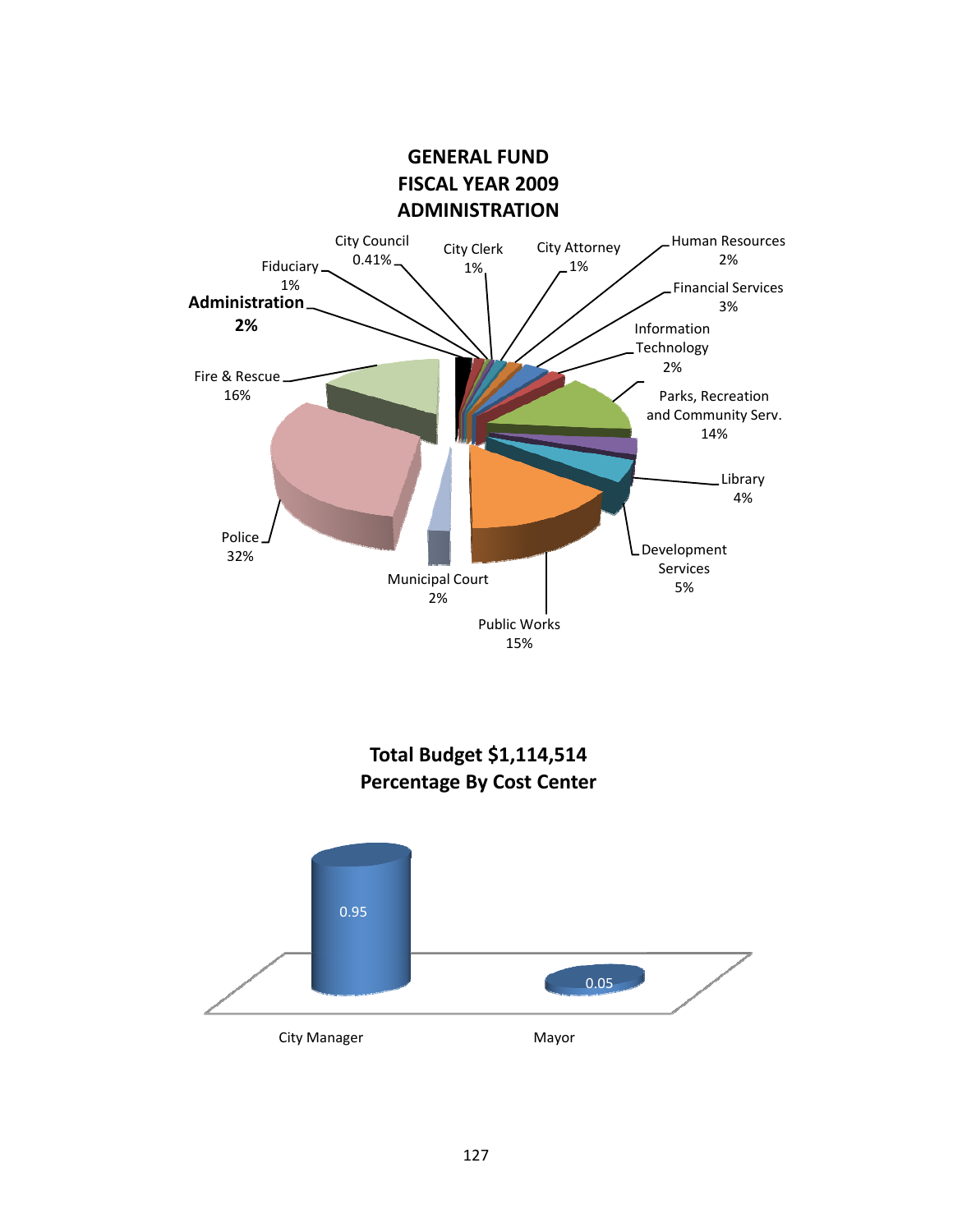# **Administration / The City Manager Office (0510)**

#### **Program Description:**

**CITY MANAGER:** Provides high-level, professional leadership in the implementation and management of all aspects and activities involved in the day-to-day operations of Municipal Government. Responsible for assisting the Governing Body in the development and creation of policies, goals, and objectives and then creating systems and practices for implementing and evaluating same. Provides direction and leadership in the planning, development, coordination, and monitoring of programs and projects to insure that they meet the physical, social, cultural, and economic needs of the citizens of Rio Rancho.

| <b>ADMINISTRATION</b><br><b>City Manager</b><br><b>Cost Center 101-0510</b><br><b>Expenditures</b> |    |                   |               |                   |     |                          |     |                    |             |  |
|----------------------------------------------------------------------------------------------------|----|-------------------|---------------|-------------------|-----|--------------------------|-----|--------------------|-------------|--|
|                                                                                                    |    | FY 2006<br>Actual |               | FY 2007<br>Actual |     | <b>FY 2008</b><br>Actual |     | FY 2009<br>Adopted | %<br>Change |  |
| <b>Personal Services</b><br>Materials & Services                                                   | -S | 244,040<br>55,466 | <sup>\$</sup> | 524,321<br>74,308 | S   | 417,868<br>227,294       | -\$ | 610,211<br>444,314 | 46%<br>95%  |  |
| Total                                                                                              | S  | 299,506           | \$            | 598,629           | \$. | 645,162                  | -S  | 1,054,525          | 63%         |  |

| $P_{0}$<br>roved*<br>чюнь. |  |  | $\Omega$ |
|----------------------------|--|--|----------|
| *Full Time Equivalence     |  |  |          |

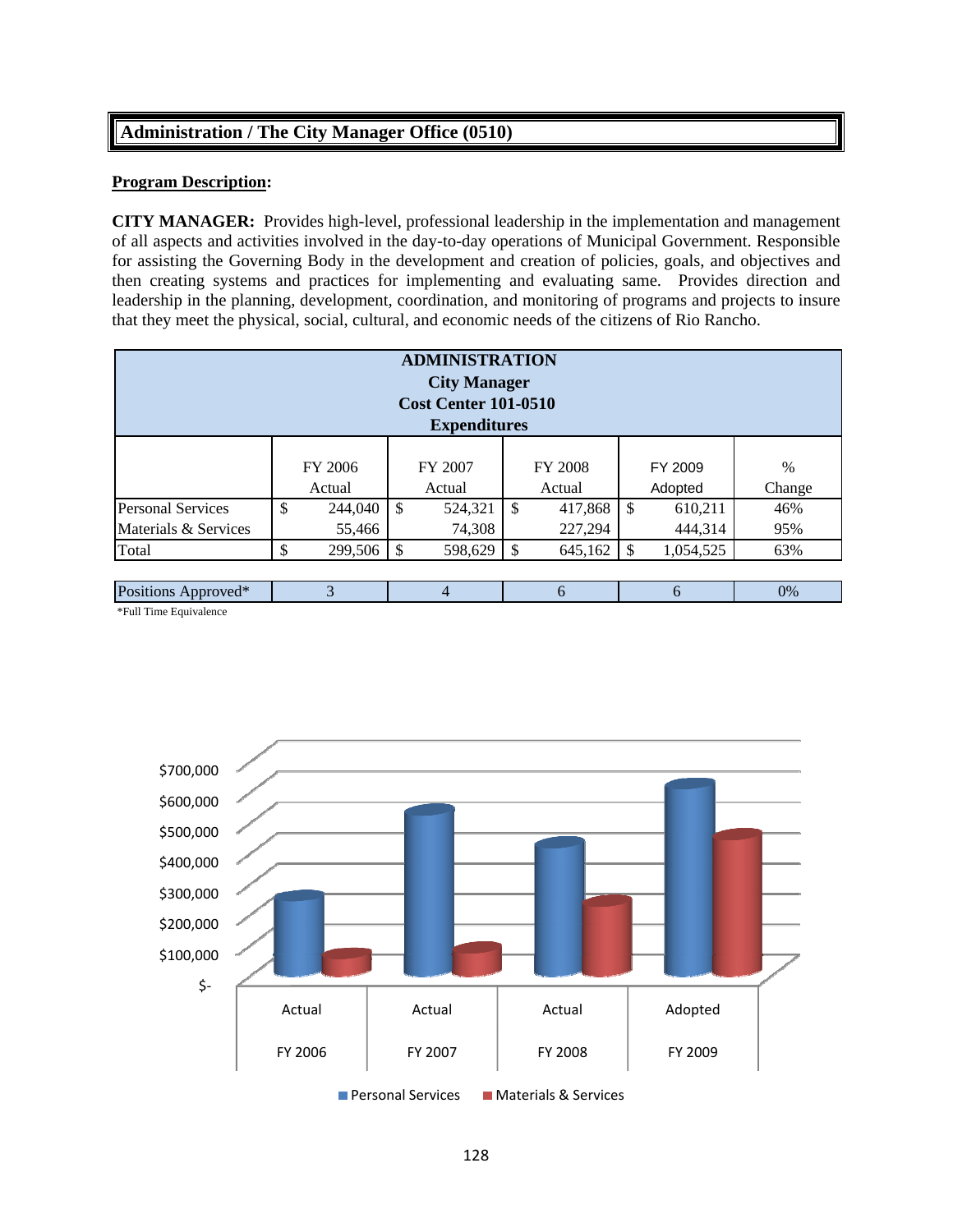# **Administration / Mayor (0512)**

#### **Program Description:**

**THE MAYOR** is the recognized ceremonial head of Rio Rancho's City Government. Within the boundaries established by the City Charter, ordinances, and resolutions, the Mayor presides over Governing Body meetings, represents the City in intergovernmental relationships, and exercises some legislative, administrative, and executive powers.

|                                                                                                           | <b>ADMINISTRATION</b><br><b>Mayor</b><br><b>Cost Center 101-0510</b><br><b>Expenditures</b> |                  |    |                  |    |                  |               |                  |               |  |
|-----------------------------------------------------------------------------------------------------------|---------------------------------------------------------------------------------------------|------------------|----|------------------|----|------------------|---------------|------------------|---------------|--|
| FY 2007<br><b>FY 2008</b><br>FY 2006<br>$\frac{0}{0}$<br>FY 2009<br>Actual<br>Adopted<br>Actual<br>Actual |                                                                                             |                  |    |                  |    |                  |               |                  | Change        |  |
| <b>Personal Services</b><br>Materials & Services                                                          | \$                                                                                          | 20,360<br>13,553 | -S | 39,676<br>34,941 | \$ | 29,651<br>55,261 | <sup>\$</sup> | 38,337<br>21,652 | 29%<br>$-61%$ |  |
| Total                                                                                                     | \$                                                                                          | 33,913           | S  | 74,617           | \$ | 84,912           | <b>S</b>      | 59,989           | $-29%$        |  |

| Dο<br>$\Lambda$ pproved $\Lambda$<br><b>OSILIONS</b> |  |  | 0% |
|------------------------------------------------------|--|--|----|
| *Full Ti<br>Time.<br>: Equivalence                   |  |  |    |

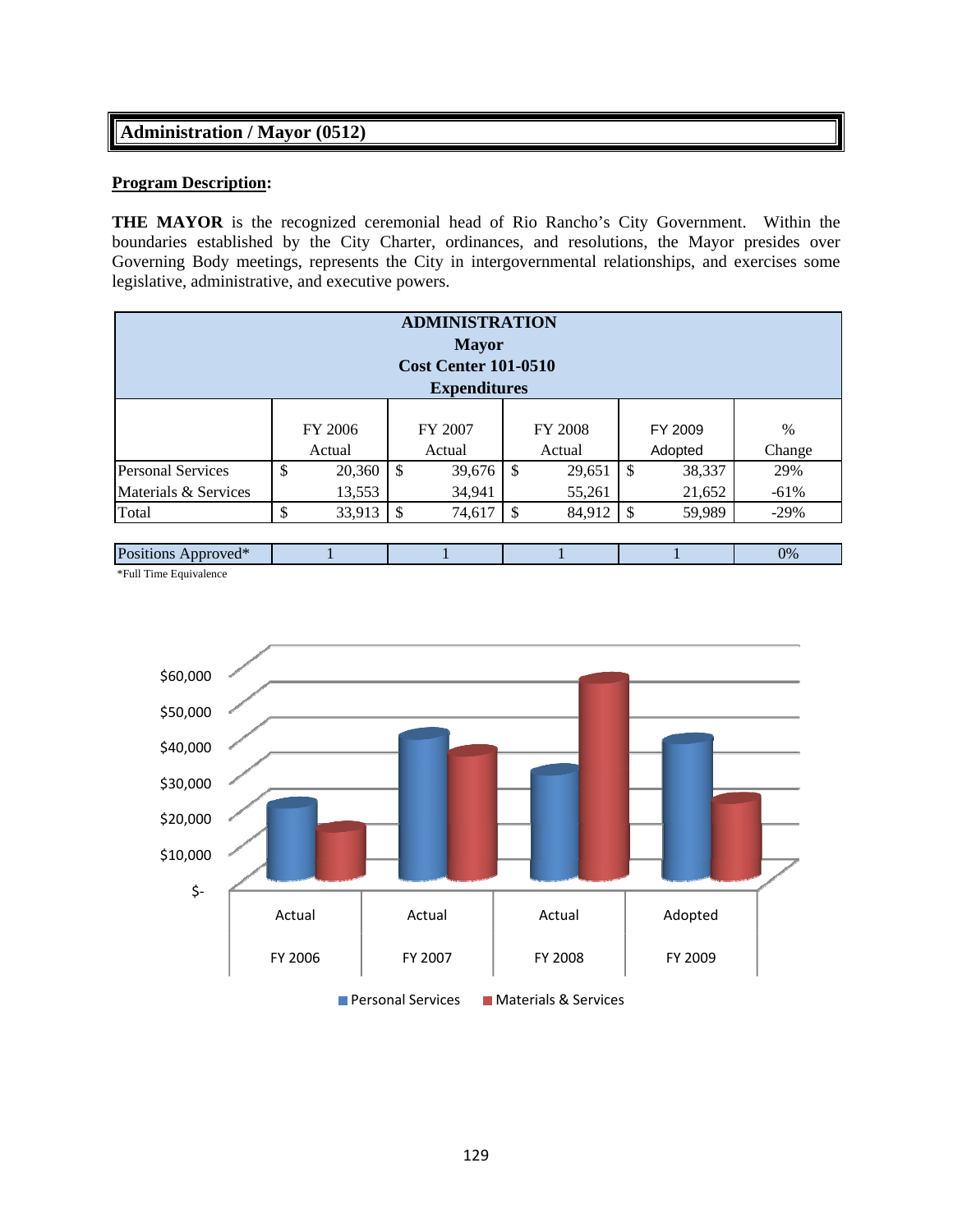# **Administration / Fiduciary (0515)**

#### **Program Description:**

**FIDUCIARY**, serves as a means to budget and account for costs, which are not attributed to individual departments.

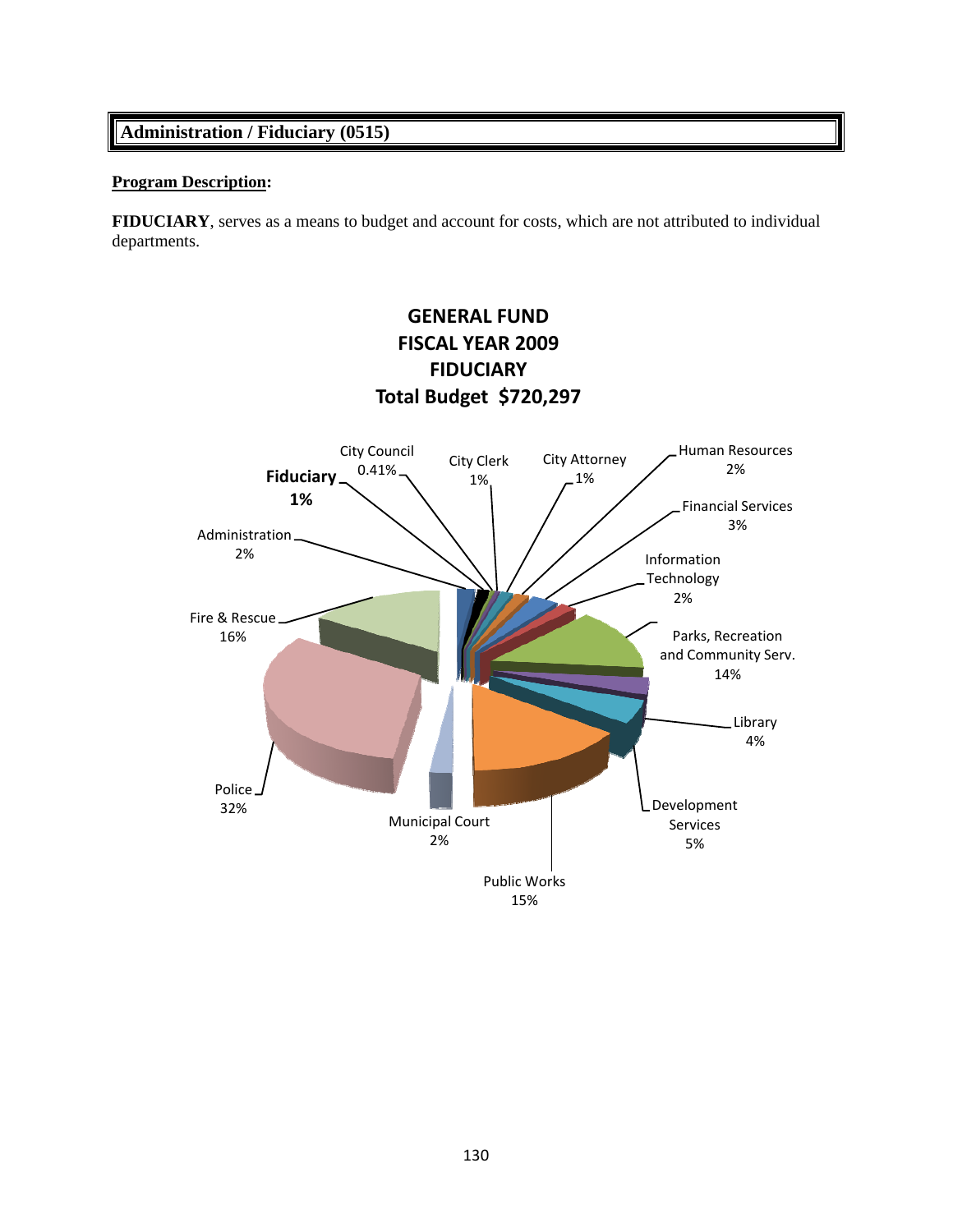| <b>ADMINISTRATION</b><br><b>Fiduciary</b><br><b>Cost Center 101-0515</b><br><b>Expenditures</b> |                                                                                          |           |               |                |  |           |               |            |                |  |  |
|-------------------------------------------------------------------------------------------------|------------------------------------------------------------------------------------------|-----------|---------------|----------------|--|-----------|---------------|------------|----------------|--|--|
|                                                                                                 | FY 2006<br><b>FY 2008</b><br>FY 2007<br>FY 2009<br>Adopted<br>Actual<br>Actual<br>Actual |           |               |                |  |           |               |            | $\%$<br>Change |  |  |
| <b>Personal Services</b>                                                                        | \$                                                                                       | (161,000) | <sup>\$</sup> | $(231,704)$ \$ |  | 151,937   | <sup>\$</sup> | (849, 632) | $-659%$        |  |  |
| Materials & Services                                                                            |                                                                                          | 440,761   |               | 728,986        |  | 815,295   |               | 578,419    | $-29%$         |  |  |
| Transfers                                                                                       |                                                                                          | 7,083,624 |               | 12,648,354     |  | 5,969,231 |               | 991,510    | $-83%$         |  |  |
| Total                                                                                           |                                                                                          | 7,363,385 |               | 13,145,636     |  | 6,936,463 |               | 720,297    | $-90%$         |  |  |

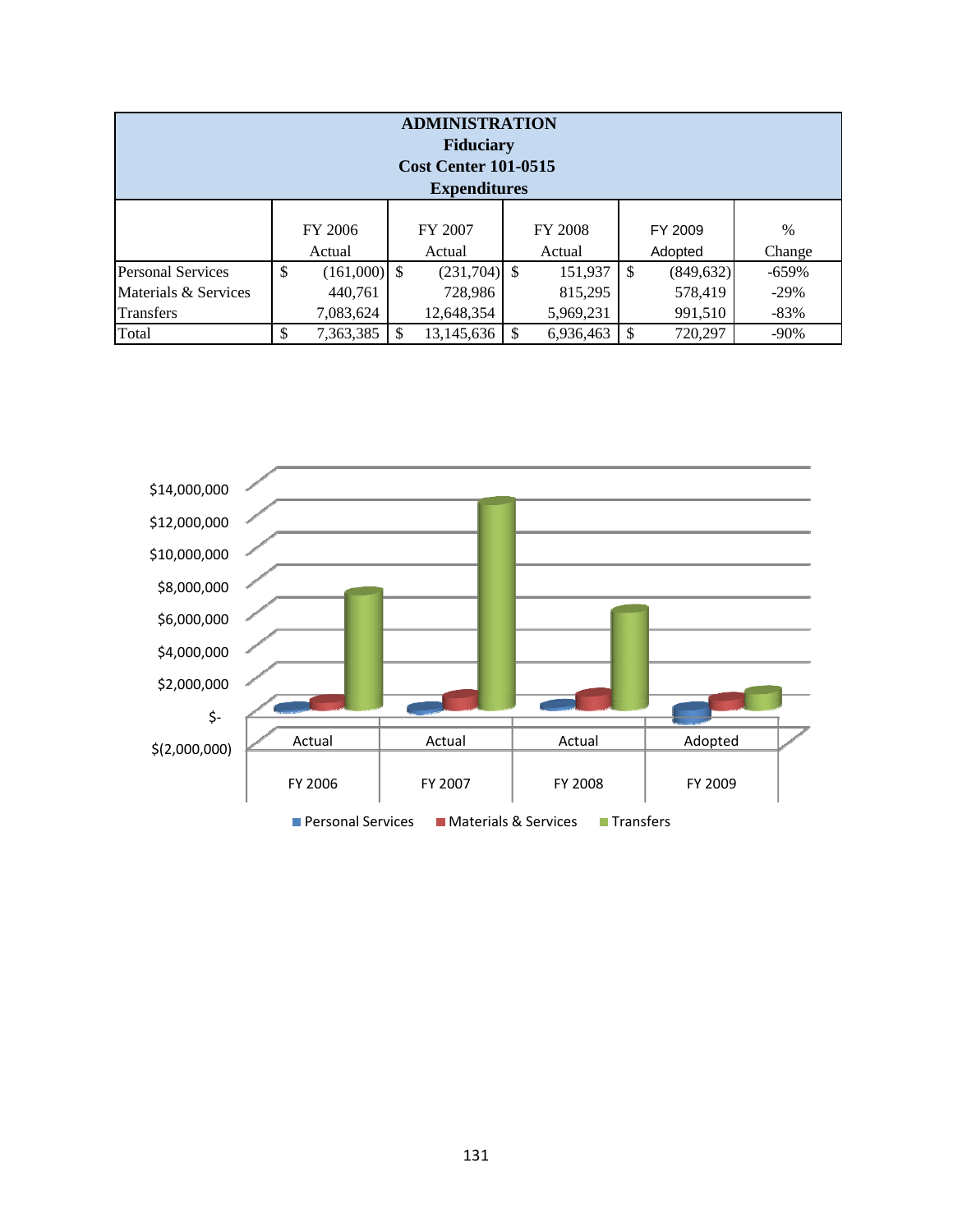# **City Council (1005)**

#### **Program Description:**

All powers of the City shall be vested in the Governing Body, except as otherwise provided by law or the Charter, and the Governing Body shall provide for the exercise thereof. The legislative power of the City shall be vested in the Governing Body.

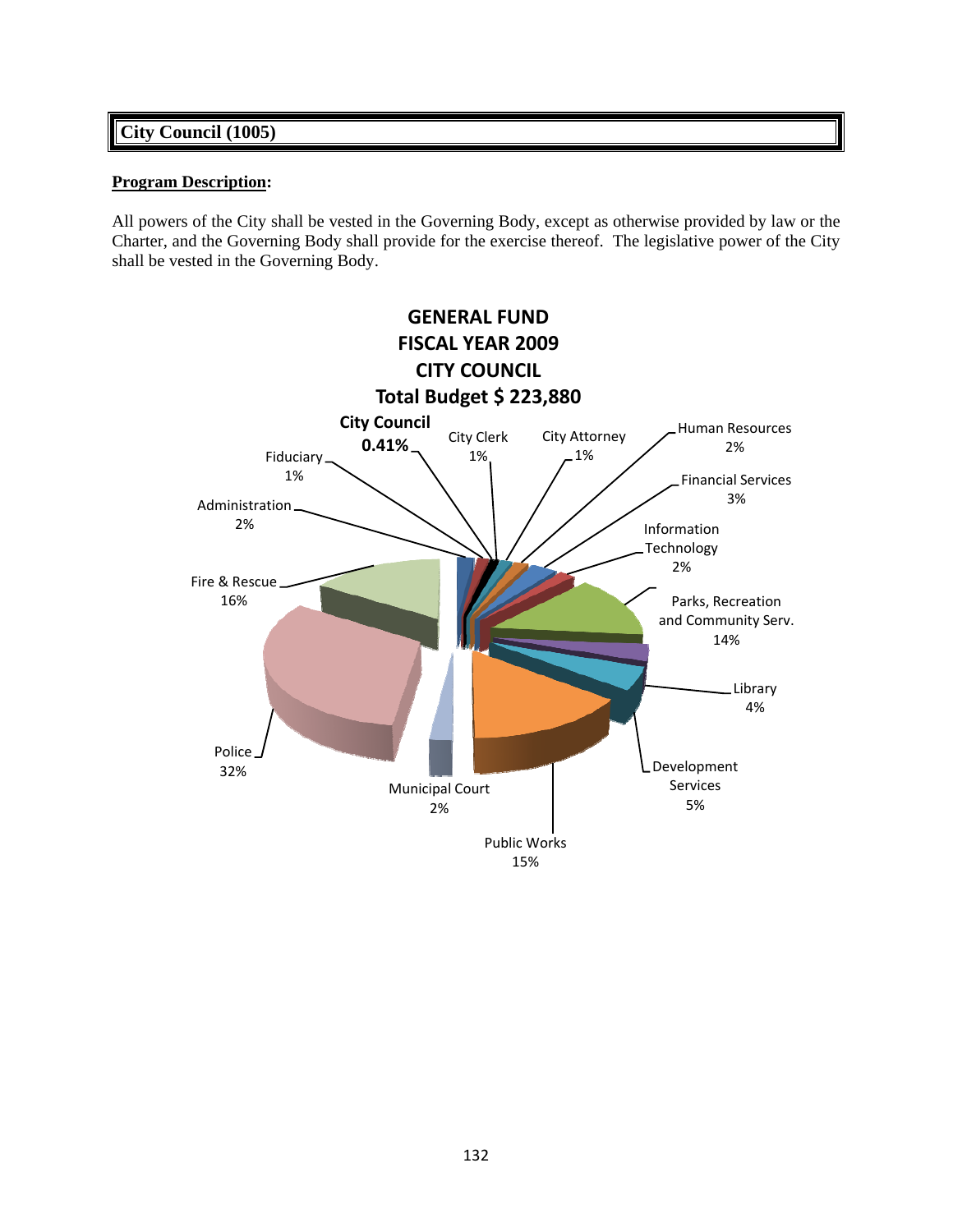| <b>CITY COUNCIL</b><br><b>Cost Center 101-1005</b><br><b>Expenditures</b>                                  |   |                  |    |                  |    |                  |    |                    |            |
|------------------------------------------------------------------------------------------------------------|---|------------------|----|------------------|----|------------------|----|--------------------|------------|
| FY 2006<br>FY 2007<br><b>FY 2008</b><br>$\%$<br>FY 2009<br>Adopted<br>Actual<br>Actual<br>Actual<br>Change |   |                  |    |                  |    |                  |    |                    |            |
| <b>Personal Services</b><br>Materials & Services                                                           | S | 48,276<br>79,696 | S  | 77,835<br>79,959 | \$ | 92,301<br>99,422 | \$ | 103,074<br>120,806 | 12%<br>22% |
| Total                                                                                                      |   | 127,972          | -S | 157,794          | \$ | 191,723          | \$ | 223,880            | 17%        |
| Positions Approved*                                                                                        |   | 6                |    | 6                |    | 6                |    | 6                  | 0%         |

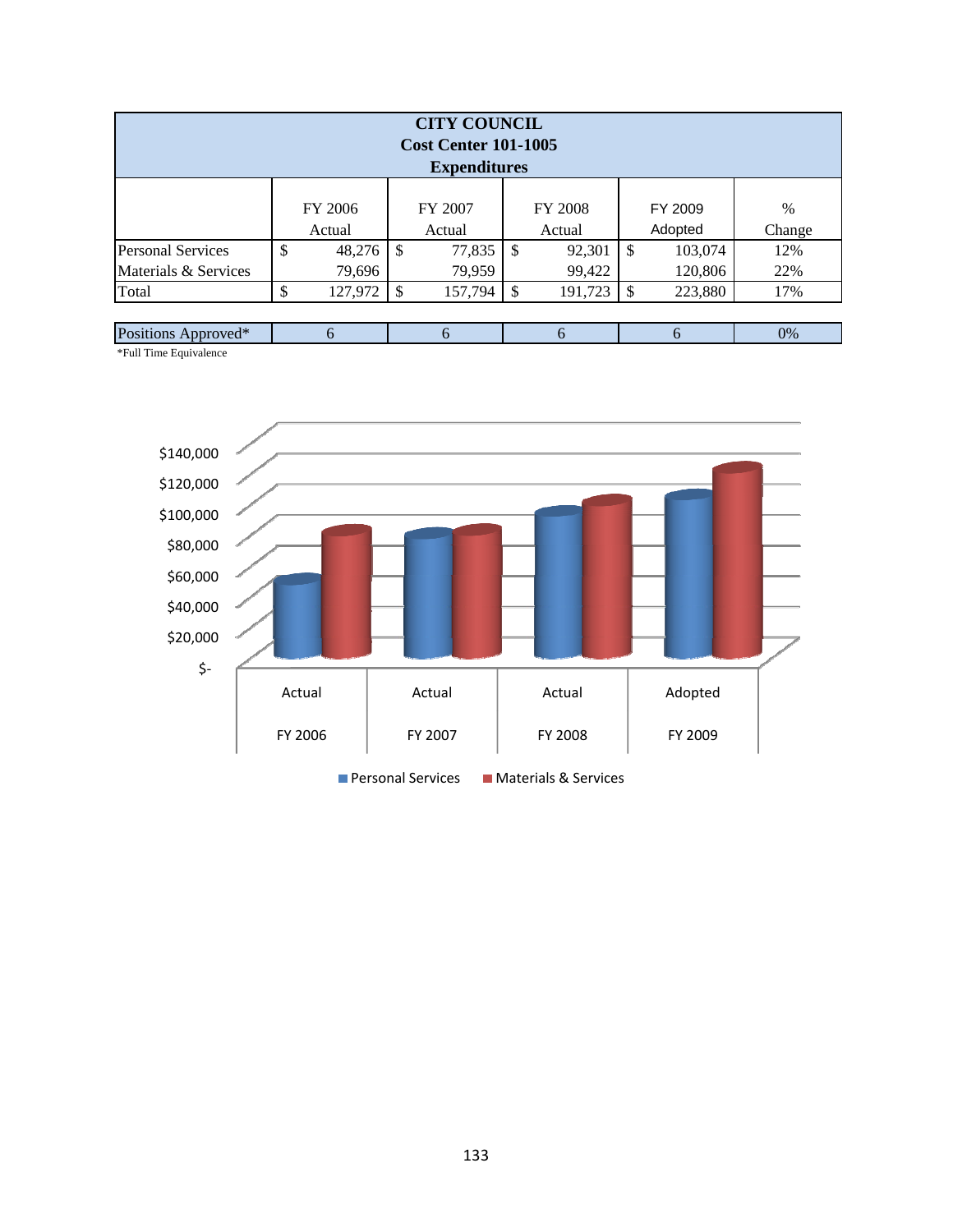### **City Clerk (1505)**

#### **Program Description:**

The Office of the City Clerk serves as a liaison between the Rio Rancho community and city government. Interested parties may utilize this office to obtain information through the Inspection of Public Records Act, conduct business registrations, participate in municipal elections and partake in city boards and commissions. In addition, the Office of the City Clerk manages Governing Body meetings which provide an avenue for citizens to be thoroughly involved in the governmental process by having access to Governing Body agendas, notices and legislation.

The mission of this office is to meet the requirements of federal, state, and local laws governing the custody and preservation of all official city records; administration of the Inspection of Public Records Act; the conduct of municipal elections; the support of the Governing Body, as well as, staffing for city boards and commissions; and the administration of business registrations.

#### **Goals and Objectives:**

**STRATEGIC INITIATIVE GOAL:** Identify and support the development of strategic goals and objectives to enhance the long term vision of the community.

- OBJECTIVE: In November 2006, the Office of the City Clerk was honored with the Prestigious Pinion Achievement from Quality New Mexico, for displaying a commitment toward excellence in the workplace. The City Clerk's Office was presented the award, after months of hard work conducted by City Clerk leaders and a stringent review by a panel of Quality New Mexico judges. The City Clerk's Office is committed to implementing the knowledge gained during this process to achieve and maintain a high standard of customer service.
	- 1. Ensuring the strategic goals of the City of Rio Rancho, along with the needs of all other stakeholders, are being met by fostering an atmosphere of organizational awareness.
	- 2. Create and define a process and systematic approach for aggregating and analyzing customer satisfaction.

**OPERATIONS GOAL:** Continue to define, improve and enhance the delivery and efficiency of operations and services within city government and to the citizens of the community.

- OBJECTIVE: In October 2006, The Office of the City Clerk implemented Granicus, which is a software package that provides live streaming of all Governing Body meetings, to include notices and agendas and all legislative documentation relating to such meetings.
	- 1. The City Clerk's Office would like to continue the expansion of use of the software to stream online all charter mandated Board and Commission meetings held in City Hall. In 2007, the Planning and Zoning and Utilities meetings have begun using the software. This expansion would include, Parks and Recreation, as well as, city wide trainings deemed necessary to reach a large portion of city employees.
	- 2. Continue to educate and train both city departments and citizens on how to utilize the Granicus software for easy accessibility to legislative affairs of the City of Rio Rancho.
- OBJECTIVE: The City Clerk serves as administrator of municipal elections within Rio Rancho. This mandate is fulfilled with great sensitivity to all laws governing the electoral process and the Clerk's Office takes pride in running a fair and honest election.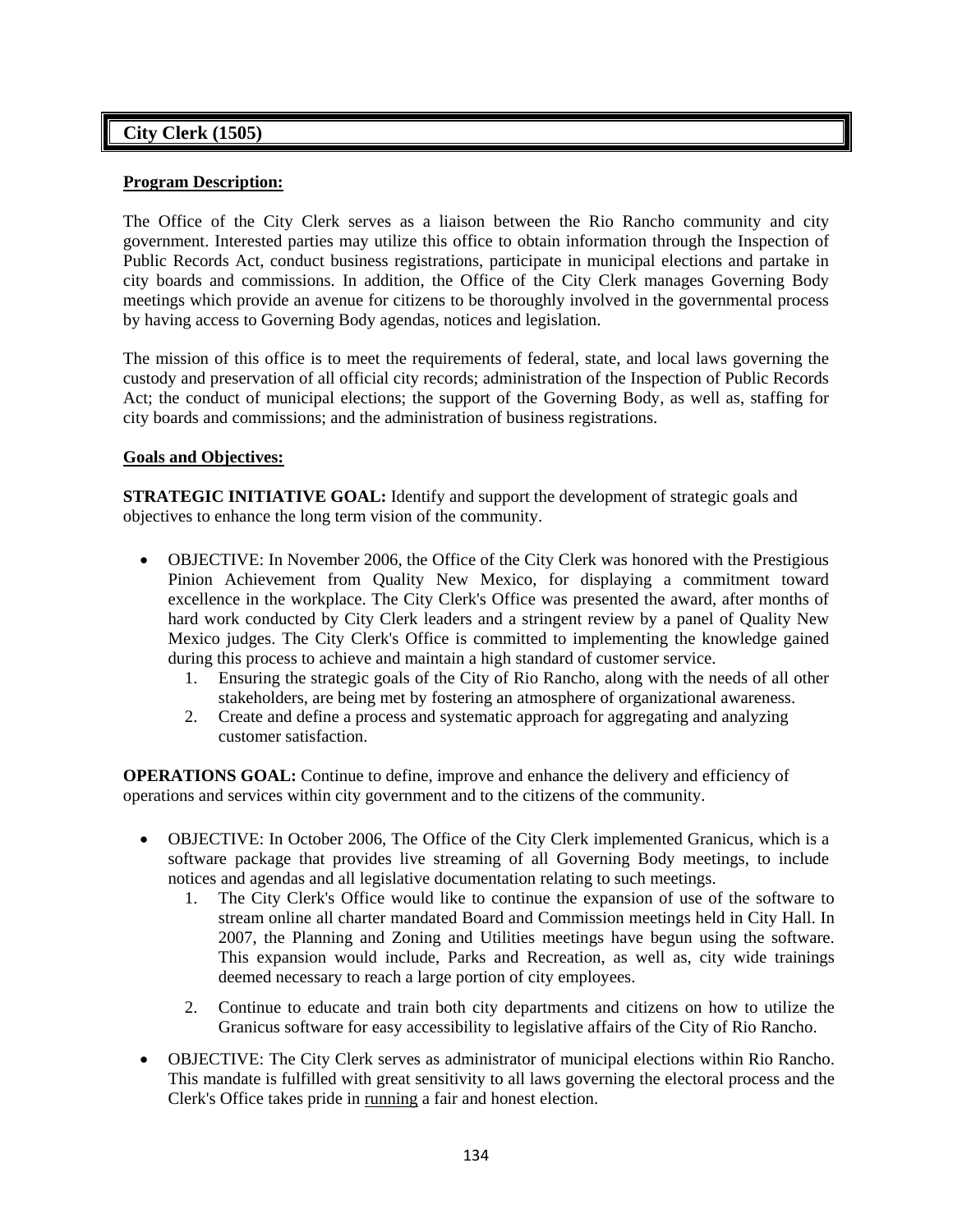- 1. The City Clerk is committed to providing the Rio Rancho Community with election information, to include, ballot issue information, date and time of the election, polling locations and absentee voting procedures. The City Clerk's Office takes the responsibility of managing an election to heart. Because of this high level of responsibility to the community diligent effort is made to inform potential and eligible voters of accurate electoral information. The City Clerk's Office has committed to thoroughly providing accurate election information through newspaper publication, radio, internet, in-person and now through residential water bills in the attempt to increase voter turnout in the Rio Rancho community.
- 2. The City Clerk's Office will also survey registered voters who did not participate in the upcoming election which will provide analysis as to why such individuals are not voting.

| Year     | <b>Type of Election</b> | <b>Registered</b><br><b>Voters</b> | Voter<br>Turnout % |
|----------|-------------------------|------------------------------------|--------------------|
| 3/7/2000 | General $1, 4, 6$       | 12.261                             | 5.66%              |
| 3/2/2004 | General $1, 4, 6$       | 30,070                             | 10.46%             |

| Past Voter data |  |
|-----------------|--|
|-----------------|--|

| Year       | <b>Type of Election</b>     | <b>Registered</b><br><b>Voters</b> | <b>Voter</b><br>Turnout % |
|------------|-----------------------------|------------------------------------|---------------------------|
| 3/5/2002   | General Mayoral,<br>2, 3, 5 | 24.939                             | 18.65%                    |
| 3/7/2006   | General Mayoral,<br>2, 3, 5 | 36,830                             | 18.15%                    |
| 10/31/2007 | Special Bond<br>Election    | 41,026                             | 26.97%                    |

**WORKFORCE GOAL:** Recruit and maintain high quality, motivated employees; promote continued training of employees; and, strive to provide a safe work environment.

- OBJECTIVE: Ensure that all employees of the City Clerk's Office are aware of office policies and procedures. The City Clerk's Office, unlike any other department has a broad and wide array of functions and duties. It is because of this variable that management of the Clerk's Office will:
	- 1. Continue to record all modified and new tasks of the Clerk's Office and make them available in the Procedures Manual for access by all Clerk's employees.
	- 2. Provide training to all employees of modified and new tasks of the City Clerk's Office. This upcoming budget cycle there will be an emphasis on outside training, to include, Inspection of Public Records Act and Open Meetings Act training.
	- 3. Because there is such a strong emphasis on strategic goals it is imperative that all employees be trained on the yearly strategic goals and objectives, and how each employee can contribute to the success of achieving each goal and objective at their individual levels

#### **Performance Indicators:**

• Have 100% of enacted legislation, supporting documents and minutes scanned and indexed within 3 working days.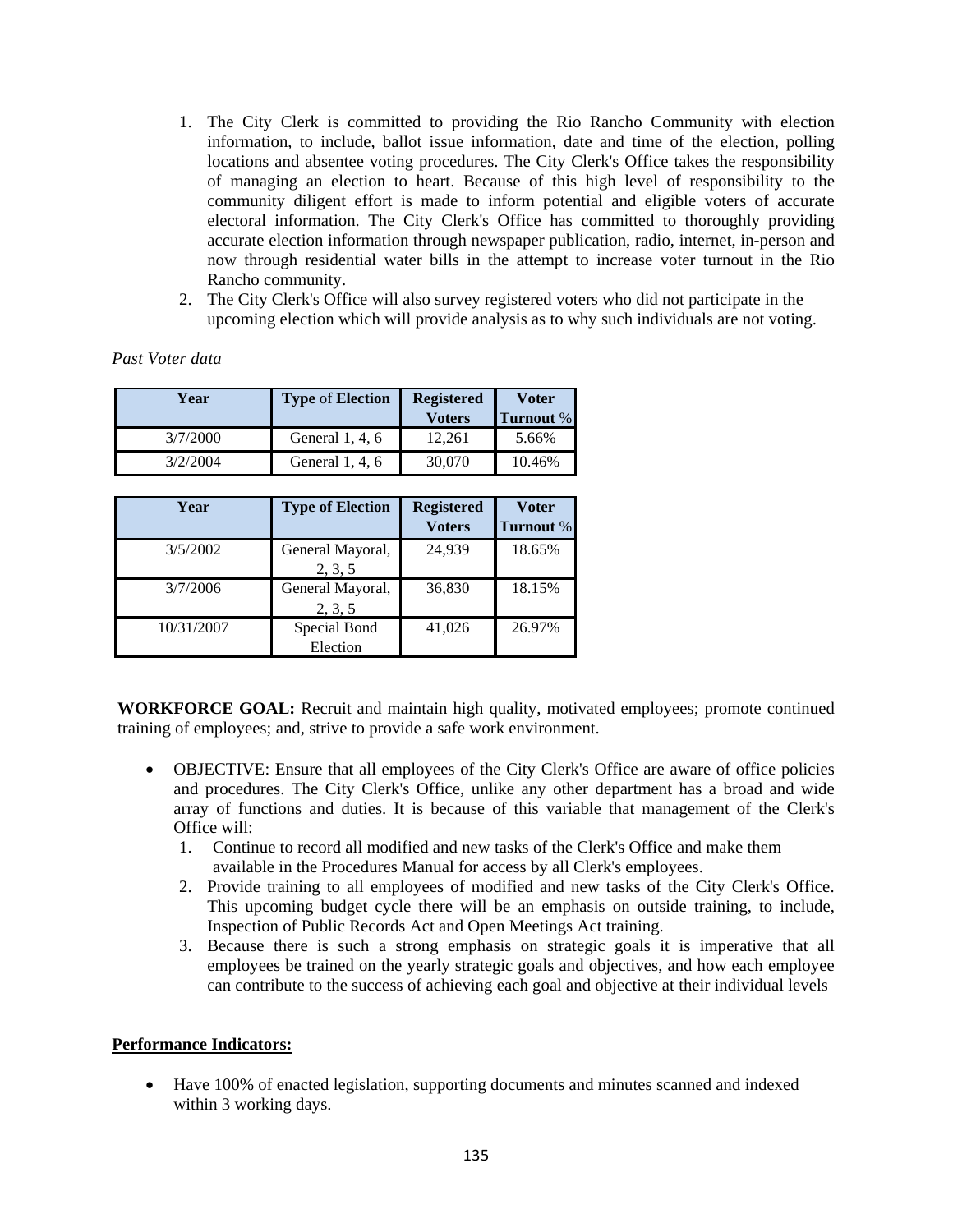- Have 100% of Inspection of Public Records Requests responded to prior to the 3 business day mandate. This will include forwarding the request to the appropriate department the same day it was received.
- Have 100% of all business registrations processed within 24 hours and have 100% of all renewal notices mailed out by the 1st day of the month.

#### **Prior Year Accomplishments:**

- Scanned the years 1981 2003 legislative supporting documentation and Governing Body minutes.
- Conducted an all-mail ballot election in observance of all electoral laws
- Amended the Election and Campaign Procedure ordinance to include: a more comprehensive description of voting precincts, language allowing for more than one polling location per district and campaign financial reporting procedural changes.
- Instructed and trained city employees responsible for conducting both the Planning and Zoning Board and Utilities Board meetings how to fully utilize the Granicus software.
- Initiated the implementation of the City of Rio Rancho's first fully functional records storage center, allowing for the city's records to be confidently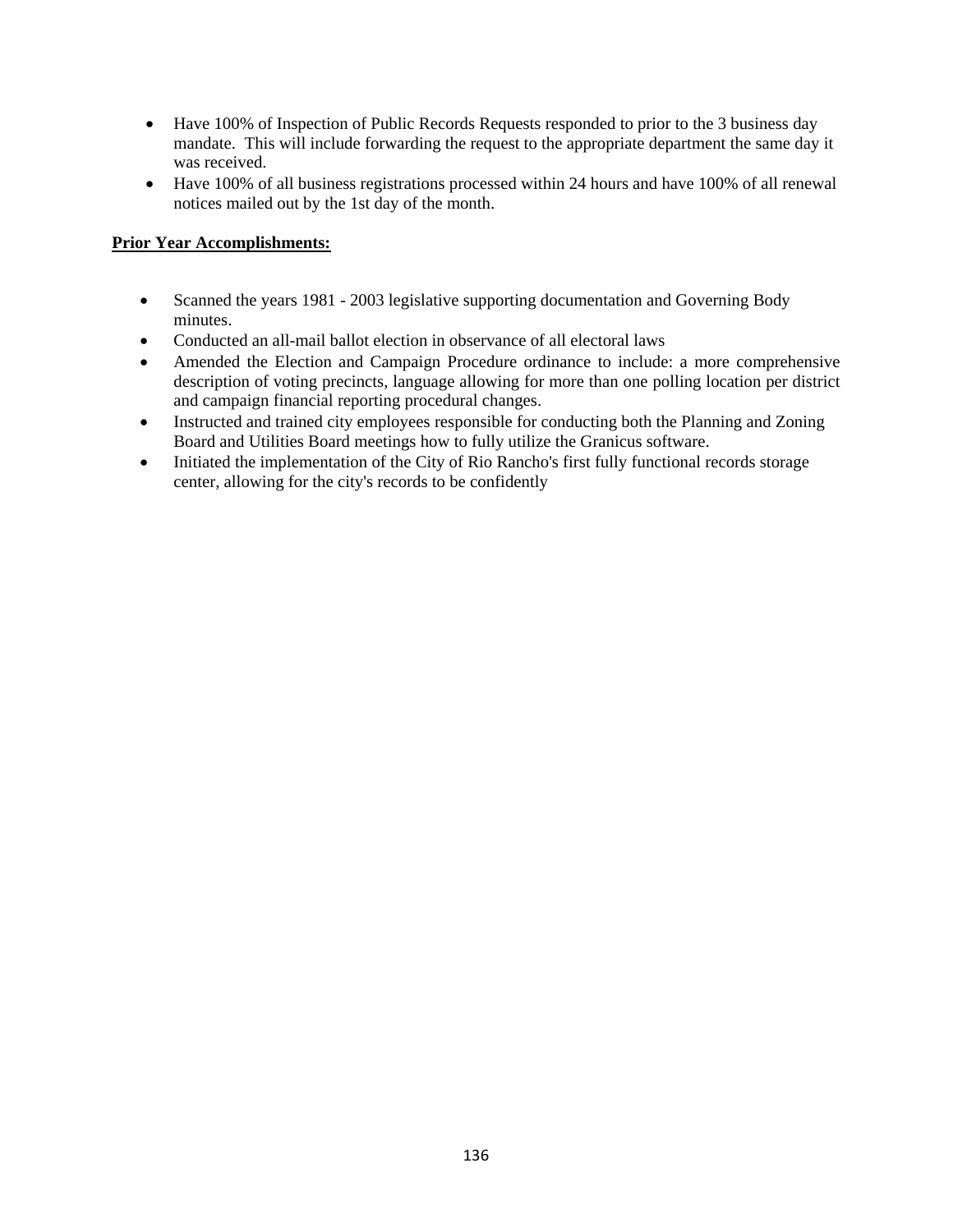# **GENERAL FUND FISCAL YEAR 2009 CITY CLERK Total Budget \$284,486**

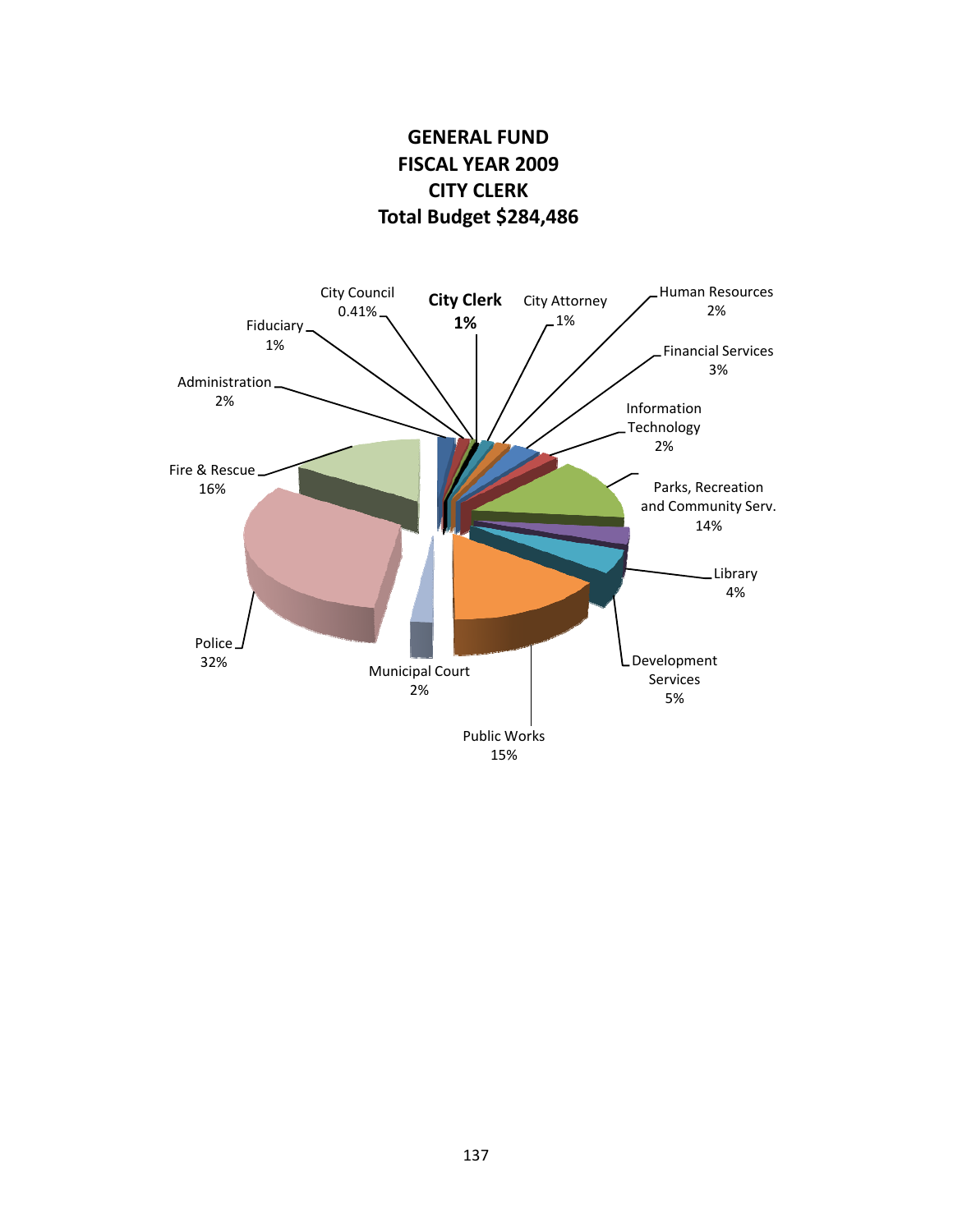# **THIS PAGE LEFT INTENTIONALLY BLANK**

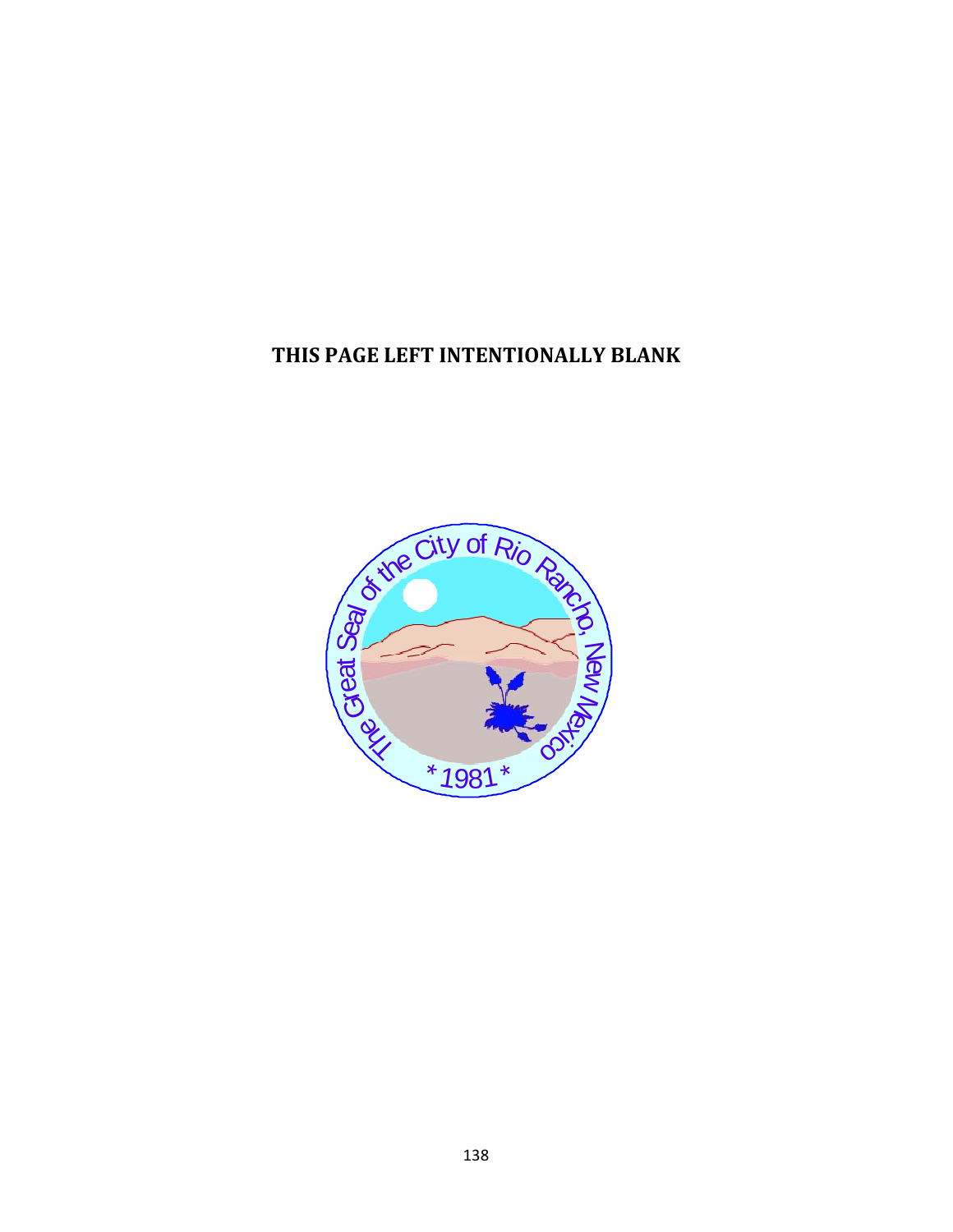| <b>CITY CLERK</b><br><b>Cost Center 101-1505</b><br><b>Expenditures</b>                                             |    |                        |    |                             |    |                    |          |                   |                        |  |
|---------------------------------------------------------------------------------------------------------------------|----|------------------------|----|-----------------------------|----|--------------------|----------|-------------------|------------------------|--|
| FY 2007<br>FY 2006<br><b>FY 2008</b><br>FY 2009<br>$\frac{0}{0}$<br>Actual<br>Adopted<br>Change<br>Actual<br>Actual |    |                        |    |                             |    |                    |          |                   |                        |  |
| <b>Personal Services</b><br>Materials & Services<br>Capital Outlay                                                  | \$ | 200,579<br>72,053<br>- | \$ | 204,224<br>85,684<br>15,820 | \$ | 231,607<br>168,211 | <b>S</b> | 228,159<br>56,327 | $-1\%$<br>$-67%$<br>0% |  |
| 272,632<br>\$<br>305,728<br>Total<br>\$<br>\$<br>399,818<br>284,486<br>$-29%$                                       |    |                        |    |                             |    |                    |          |                   |                        |  |
| Positions Approved*                                                                                                 |    | 4                      |    | 4                           |    | $\overline{4}$     |          | 4                 | 0%                     |  |

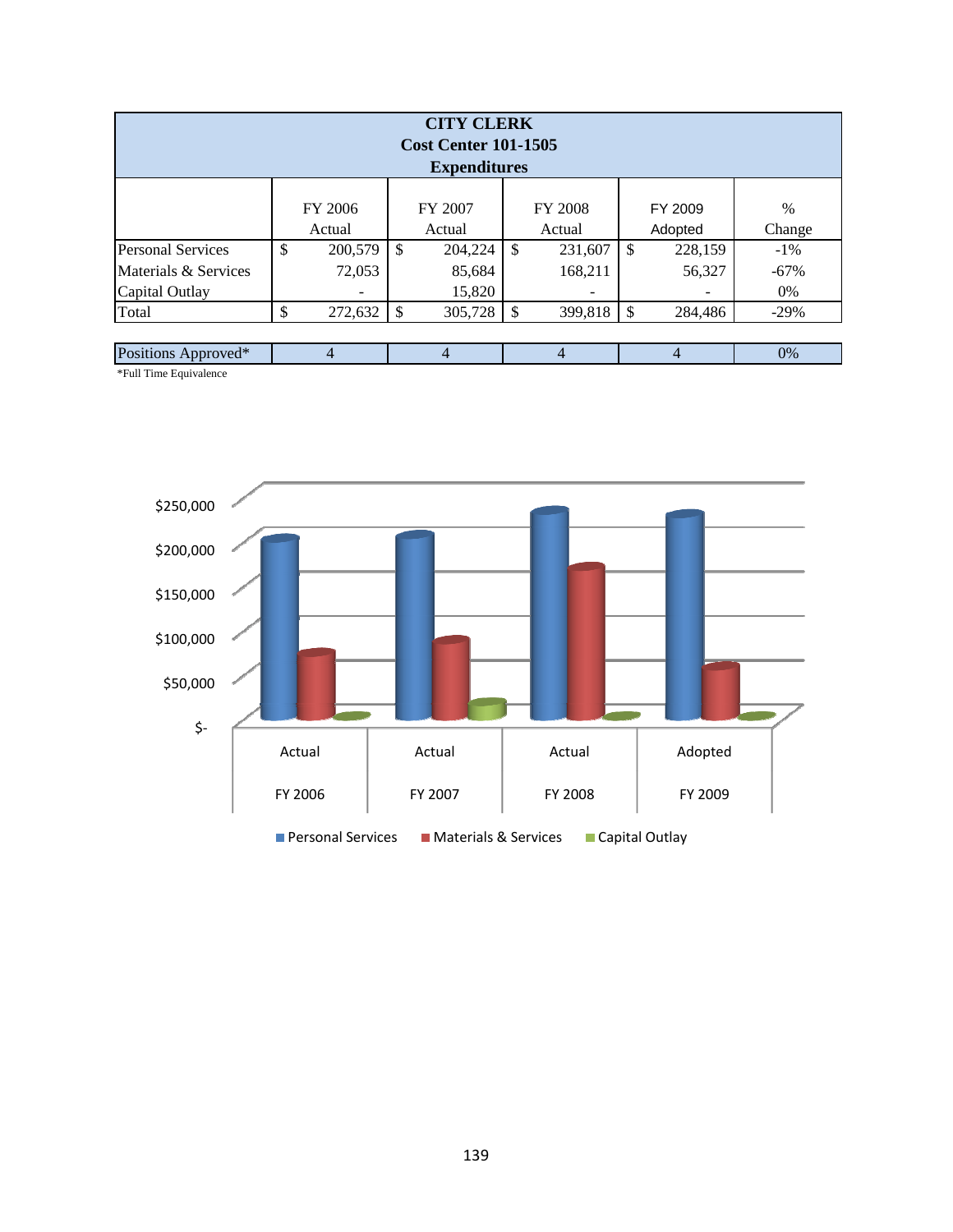### **Municipal Court (1705)**

#### **Program Description:**

THE MUNICIPAL COURT has exclusive jurisdiction over all offenses and complaints under the Code and Ordinances of the City. The Court may issue subpoenas and warrants and punish for contempt.

#### **Goals and Objectives:**

**SERVICES GOAL:** Maintain and enhance quality of life facilities and services to the Citizens by providing innovative and excellent facilities, programming and outreach.

- OBJECTIVE: Support the community and the Department of Public Safety.
	- 1. Implement an evening court session every week to accommodate citizens and DPS personnel.
	- 2. In cooperation with the State of New Mexico, continue to provide a certified DWI program.
	- 3. In cooperation with RRDPS, continue to provide a Driver Improvement class.

**OPERATIONAL GOAL:** Continue to define, improve and enhance the delivery and efficiency of operations and services within city government and to the citizens of the community

- OBJECTIVE: Support requests from the community and the Department of Public Safety with the addition of a nighttime court session.
	- 1. Attempt to assist DPS in lowering overtime costs for weekend and evening shift officers.
	- 2. Assist the Pubic who would otherwise be unable to come to court because of day time employment obligations.
	- 3. Continue

**FINANCIAL GOAL:** Financially plan for, support, audit and protect the programs and services of Rio Rancho to ensure the long term economic well being of the City.

• OBJECTIVE: To effectively manage the Court's financial resources, control expenditures, maximize revenues, provide daily revenue reports.

1. Continue to maintain and supply consistent revenue reporting of daily receipts to Fiscal Services.

2. Comply with State Law by providing financial reporting to the State of NM as well as City Counsel by the  $10<sup>th</sup>$  day of each month with regards to State Agency Trust revenues.

3. Continue to provide offender funded educational programs to help defray budgetary requests.

4. Continue to maintain a volunteer base to help offset personnel costs and duties in the courtroom.

#### **Performance Indicators:**

The Performance indicator for the last few years has been to supply community service workers to City departments and non profit organizations. Our goal was to offset labor needs and additionally, provide a labor cost saving to the City of \$3,000.00 per month.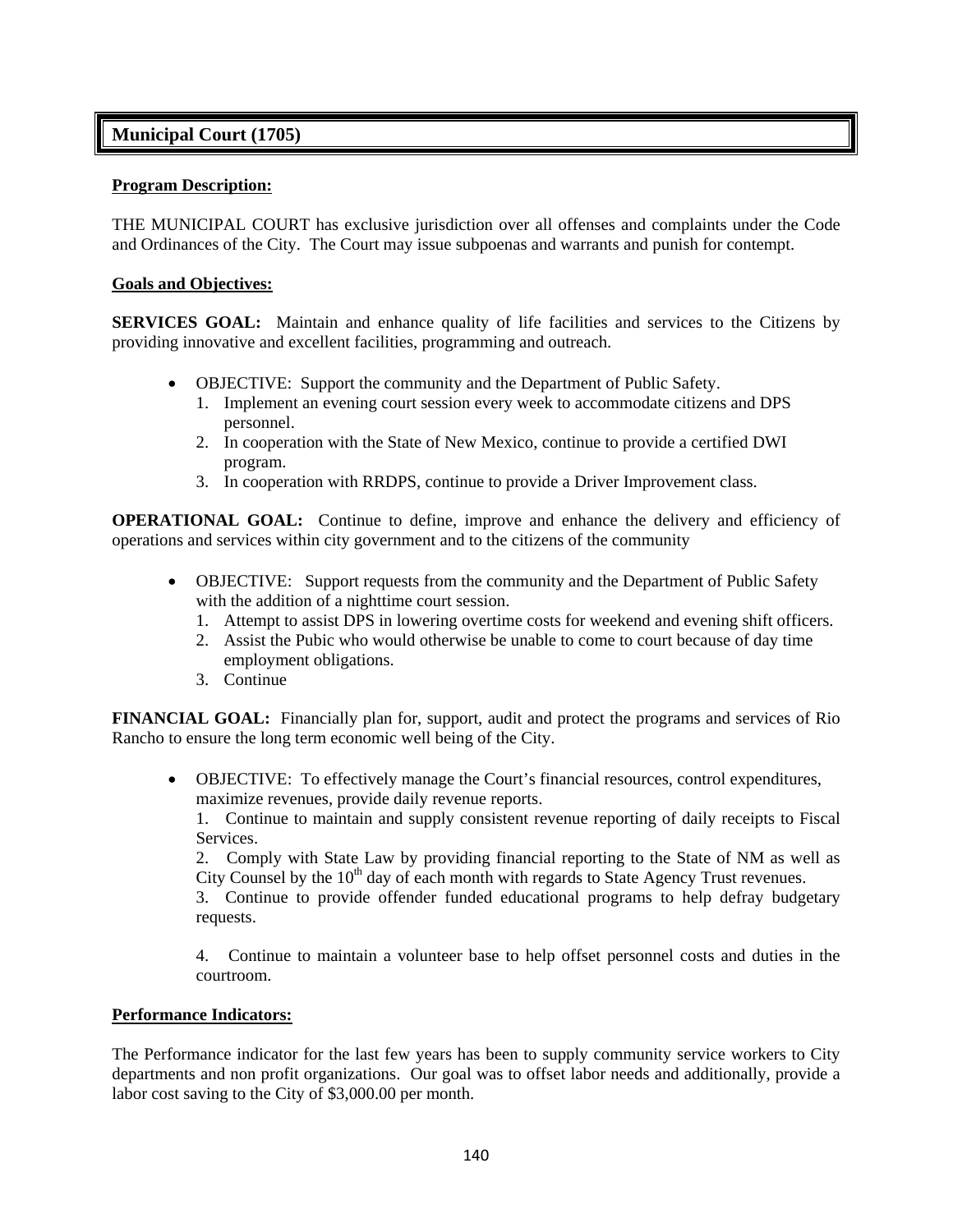This past calendar year the court averaged 1545 hours each month x 12 months  $= 18540$  hours. Hours assessed is an increase from last year of 3540 hours. When hours assessed is multiplied by an entry level laborer wage of \$7.44 it is estimated that savings in labor cost to the City and non- profit organizations is in excess of \$133,000.

#### **Prior Year Accomplishments:**

- Provided training for a second alternate judge.
- Met with software provider to implement internet fine payments
- The Court Administrator, Toni Kleitch, was asked to be on the planning committee and is directly involved with the training of newly elected Judges which has been set up by the Judicial Education Center at UNM.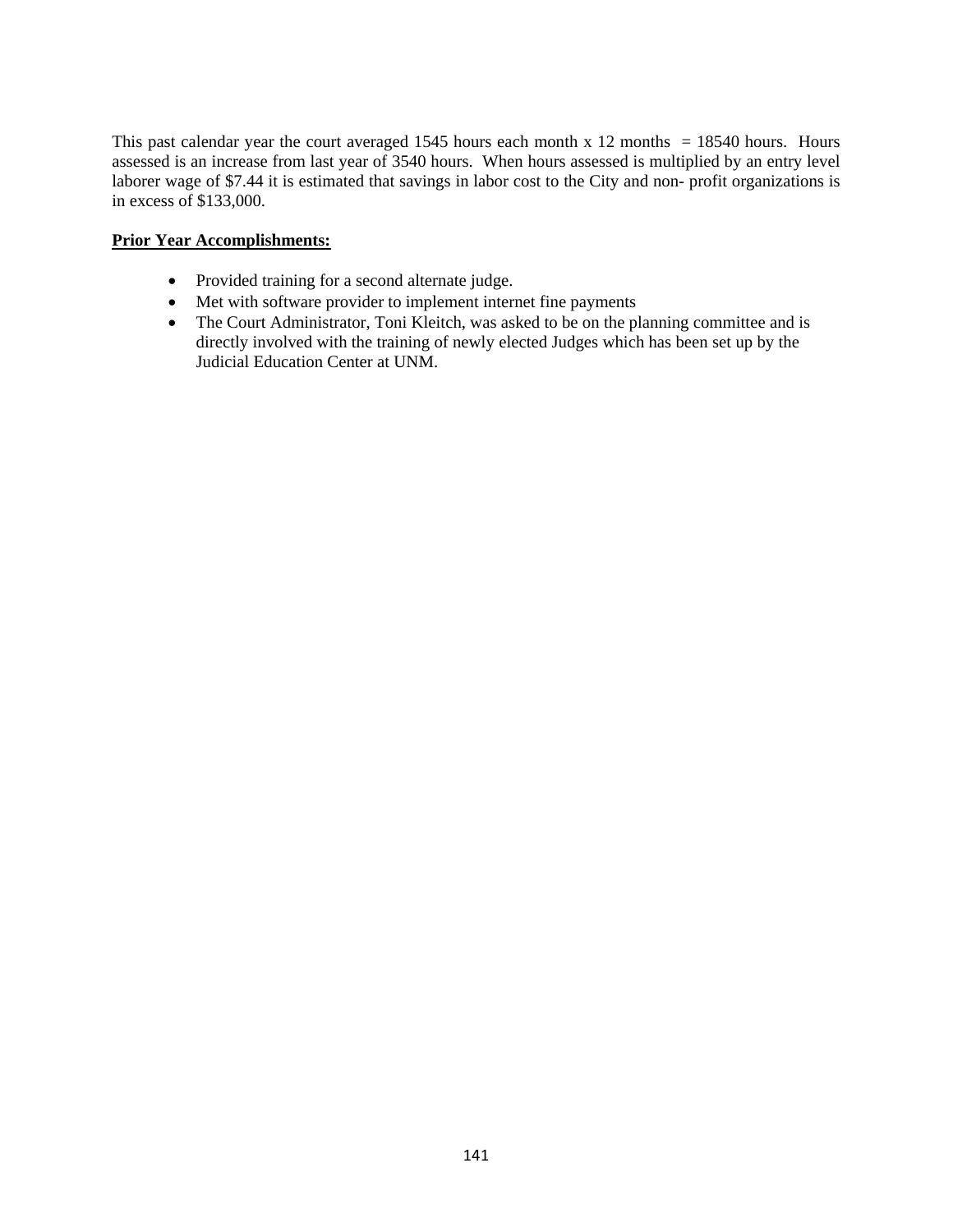# **GENERAL FUND FISCAL YEAR 2009 MUNICIPAL COURT Total Budget \$1,075,257**

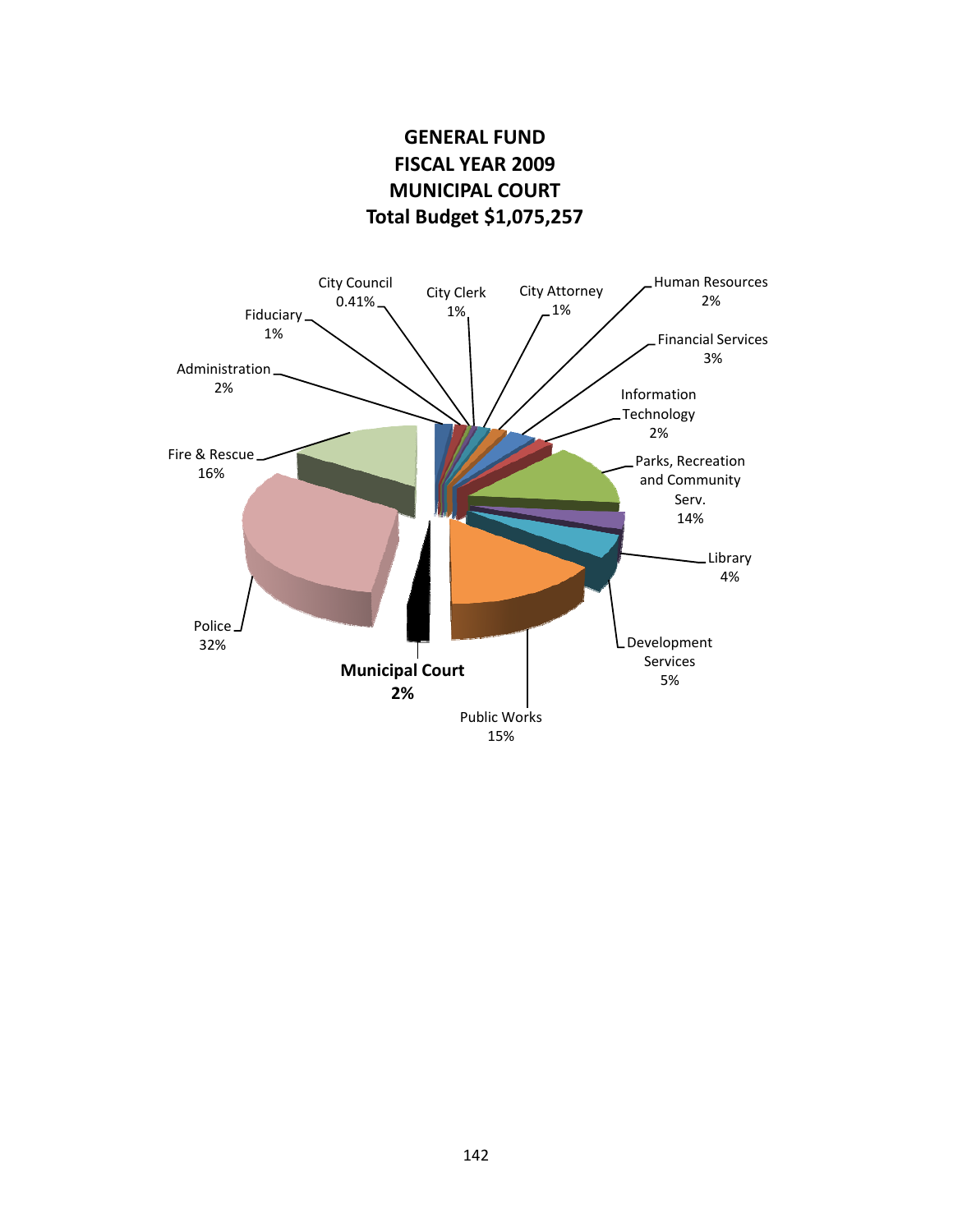| <b>MUNICIPAL COURT</b><br><b>Cost Center 101-1705</b><br><b>Expenditures</b> |    |                              |    |                    |     |                          |    |                    |                     |
|------------------------------------------------------------------------------|----|------------------------------|----|--------------------|-----|--------------------------|----|--------------------|---------------------|
|                                                                              |    | FY 2006<br>Actual            |    | FY 2007<br>Actual  |     | <b>FY 2008</b><br>Actual |    | FY 2009<br>Adopted | $\%$<br>Change      |
| <b>Personal Services</b><br>Materials & Services<br>Capital Outlay           | \$ | 569,047<br>135,595<br>38,097 | \$ | 613,666<br>205,605 | \$  | 640,431<br>275,213       | \$ | 769,064<br>306,193 | 20%<br>11%<br>$0\%$ |
| Total                                                                        | \$ | 742,739                      | \$ | 819,271            | \$. | 915,644                  | \$ | 1,075,257          | 17%                 |
| Positions Approved*                                                          |    | 12.5                         |    | 12.5               |     | 12.5                     |    | 13.5               | 8%                  |